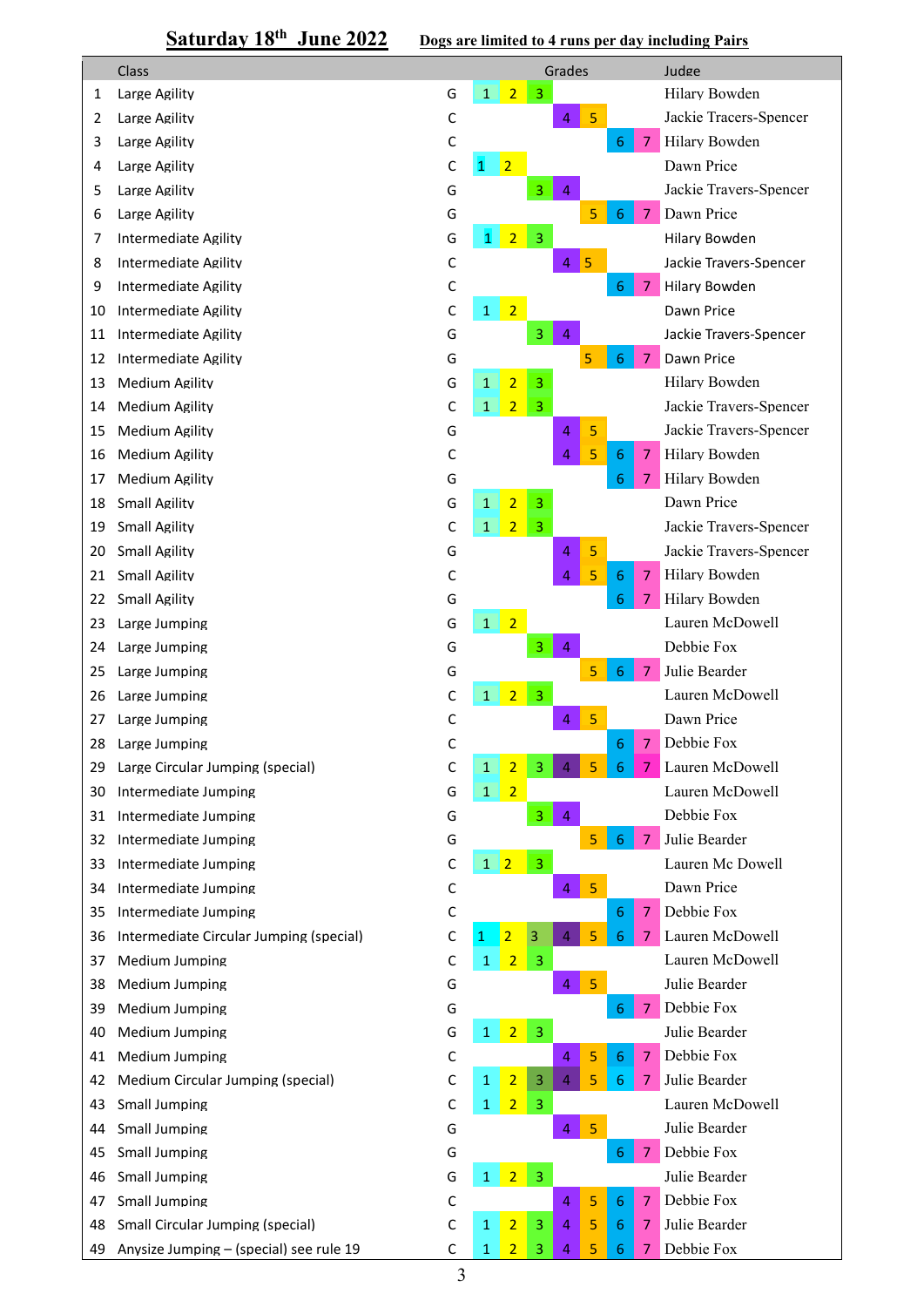## **Sunday 19<sup>th</sup> June 2022** Dogs are limited to 4 runs per day H{luding Pairs

|    | <b>Class</b>                                                             |             |              |                | Grades      |                     | Judge                  |
|----|--------------------------------------------------------------------------|-------------|--------------|----------------|-------------|---------------------|------------------------|
| 50 | The Agility Club Large Starters Agility<br>Challenge Q see page 9        | G           | 1            | 2              |             |                     | Jackie Allbut          |
| 51 | Large Agility                                                            | C           |              |                | 4<br>5      |                     | Ben Elsworthy          |
| 52 | Large Agility                                                            | C           |              |                |             | $\overline{7}$<br>6 | Jan Smith              |
| 53 | Large Agility                                                            | G           | $\mathbf{1}$ | 2              | 3           |                     | Jan Smith              |
| 54 | Large Agility                                                            | G           |              |                | 4<br>3      |                     | <b>Ben Elsworthy</b>   |
| 55 | Large Agility                                                            | G           |              |                | 5           | 7                   | Jackie Allbut          |
| 56 | The Agility Club Intermediate Starters Agility<br>Challenge Q see page 9 | G           | $\mathbf{1}$ | $\overline{2}$ |             |                     | Jackie Allbut          |
| 57 | Intermediate Agility                                                     | С           |              |                | 4<br>5      |                     | Ben Elsworthy          |
| 58 | Intermediate Agility                                                     | С           |              |                |             | $\overline{7}$<br>6 | Jan Smith              |
| 59 | Intermediate Agility                                                     | G           | $\mathbf{1}$ | 2              | 3           |                     | Jan Smith              |
| 60 | Intermediate Agility                                                     | G           |              |                | 3<br>4      |                     | Jackie Allbut          |
| 61 | Intermediate Agility                                                     | G           |              |                | 5           | 7                   | Jackie Allbut          |
| 62 | The Agility Club Medium Starters Agility<br>Challenge Q see page 9       | G           | $\mathbf{1}$ | $\overline{2}$ |             |                     | Jackie Allbut          |
| 63 | <b>Medium Agility</b>                                                    | G           | $\mathbf{1}$ | 2              | 3           |                     | Jan Smith              |
| 64 | <b>Medium Agility</b>                                                    | G           |              |                | 5<br>3<br>4 |                     | <b>Ben Elsworthy</b>   |
| 65 | <b>Medium Agility</b>                                                    | С           |              |                | 5<br>4      | $\overline{7}$<br>6 | <b>Ben Elsworthy</b>   |
| 66 | <b>Medium Agility</b>                                                    | G           |              |                |             | 6<br>7              | Jan Smith              |
| 67 | The Agility Club Small Starters Agility<br>Challenge Q see page 9        | G           | $\mathbf{1}$ | $\overline{2}$ |             |                     | Jackie Allbut          |
| 68 | <b>Small Agility</b>                                                     | G           | $\mathbf{1}$ | $\overline{2}$ | 3           |                     | Jan Smith              |
| 69 | <b>Small Agility</b>                                                     | G           |              |                | 5<br>4<br>3 |                     | Jackie Allbut          |
| 70 | <b>Small Agility</b>                                                     | С           |              |                | 5<br>4      | 6<br>7              | <b>Ben Elsworthy</b>   |
| 71 | <b>Small Agility</b>                                                     | G           |              |                |             | 6<br>7              | Jan Smith              |
| 72 | Jewlnick Jump and Twist Pairs Q special SMIL<br>see page 8               | C           | 1            | $\overline{2}$ | 5<br>3<br>4 | 6<br>7              | <b>Ben Elsworthy</b>   |
| 73 | Large Jumping                                                            | C           | $\mathbf{1}$ | 2              | 4           |                     | Sue Adams              |
| 74 | Large Jumping                                                            | $\mathsf C$ |              |                | 5           | $\overline{7}$<br>6 | Sue Adams              |
| 75 | Large Jumping                                                            | G           | $\mathbf{1}$ | $\overline{2}$ | 3           |                     | Andy Gillibrand        |
| 76 | Large Jumping                                                            | G           |              |                | 5<br>4      |                     | Laura Bentlev          |
| 77 | Large Jumping                                                            | G           |              |                |             | $\overline{7}$<br>6 | Laura Bentley          |
| 78 | Large Steeplechase (special)                                             | C           | $\mathbf{1}$ | 2              | 5<br>4<br>3 | 6<br>$7^{\circ}$    | Andy Gillibrand        |
| 79 | Intermediate Jumping                                                     | С           | $\mathbf{1}$ | 2              | 3<br>4      |                     | Sue Adams              |
| 80 | Intermediate Jumping                                                     | $\mathsf C$ |              |                | 5           | $7^{\circ}$<br>6    | Sue Adams              |
| 81 | Intermediate Jumping                                                     | G           | $\mathbf{1}$ | $\overline{2}$ | 3           |                     | Andy Gillibrand        |
| 82 | Intermediate Jumping                                                     | G           |              |                | 5<br>4      |                     | Laura Bentley          |
| 83 | Intermediate Jumping                                                     | G           |              |                |             | 6<br>$\overline{7}$ | Laura Bentley          |
| 84 | Intermediate Steeplechase (special)                                      | C           | $\mathbf{1}$ | $\overline{2}$ | 5<br>3<br>4 | 6<br>$7^{\circ}$    | <b>Andy Gillibrand</b> |
| 85 | Medium Jumping                                                           | C           | $\mathbf{1}$ | 2              | 3           |                     | Sue Adams              |
| 86 | Medium Jumping                                                           | G           |              |                | 5<br>4      |                     | Sue Adams              |
| 87 | Medium Jumping                                                           | G           |              |                |             | 6<br>$7^{\circ}$    | Laura Bentley          |
| 88 | Medium Jumping                                                           | G           | $\mathbf{1}$ | $\overline{2}$ | 3           |                     | Laura Bentley          |
| 89 | Medium Jumping                                                           | $\mathsf C$ |              |                | 5<br>4      | 6<br>$\overline{7}$ | Andy Gillibrand        |
| 90 | Medium Steeplechase (special)                                            | С           | $\mathbf{1}$ | $\overline{2}$ | 3<br>5<br>4 | 6<br>7              | Ben Elsworthy          |

Continued….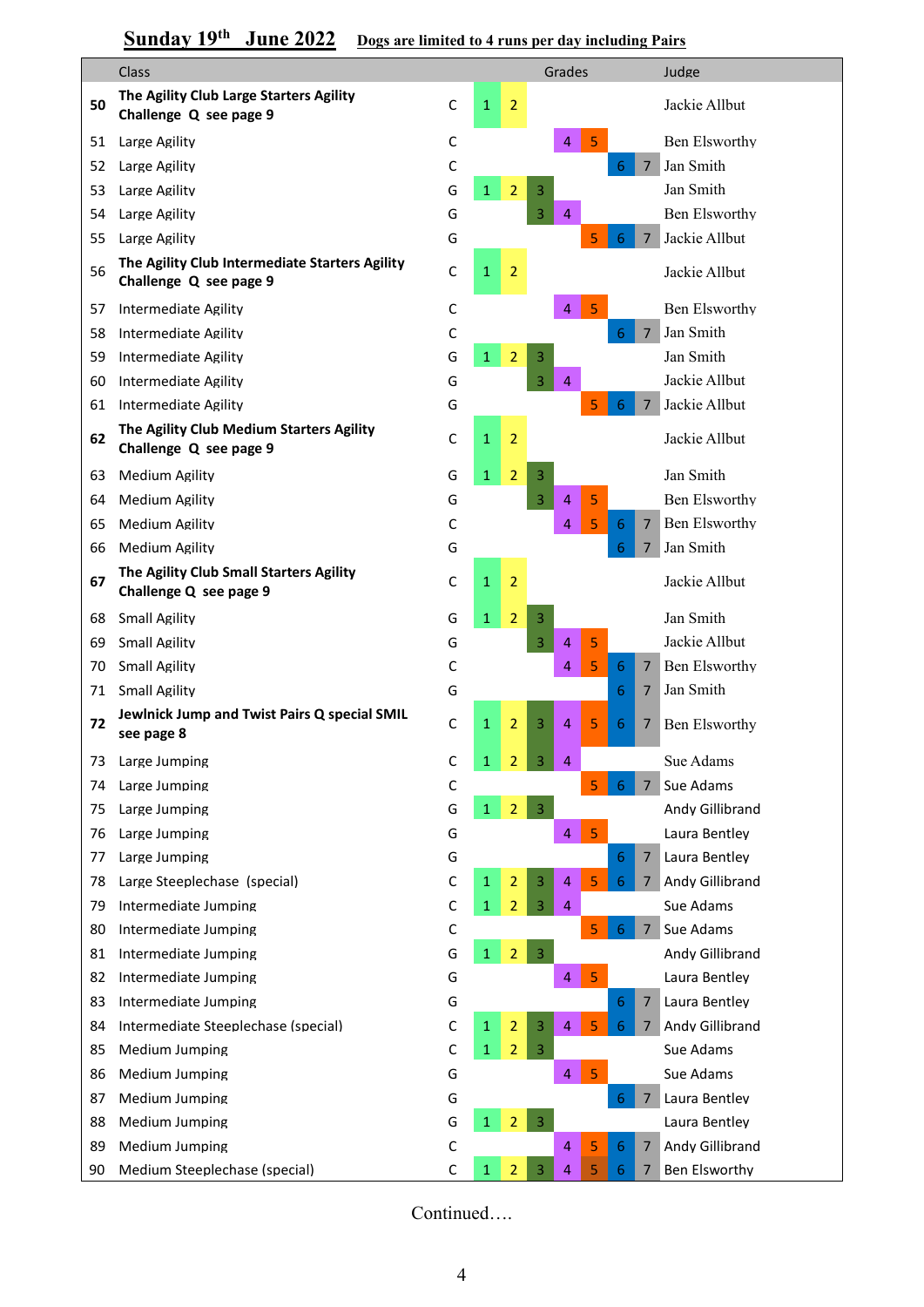|    | <b>Class</b>                          |   |                |    | Grades |   |   |   | Judge           |
|----|---------------------------------------|---|----------------|----|--------|---|---|---|-----------------|
| 91 | Small Jumping                         | С |                |    |        |   |   |   | Sue Adams       |
| 92 | Small Jumping                         | G |                |    | 4      | 5 |   |   | Sue Adams       |
| 93 | Small Jumping                         | G |                |    |        |   | 6 |   | Laura Bentley   |
| 94 | Small Jumping                         | G | 2              | -3 |        |   |   |   | Laura Bentley   |
| 95 | Small Jumping                         | С |                |    | 4      | 5 | 6 | 7 | Andy Gillibrand |
| 96 | Small Steeplechase (special)          | C | $\overline{2}$ | 3  | 4      | 5 | 6 | 7 | Ben Elsworthy   |
| 97 | Anysize Jumping (special) see rule 19 | C |                |    | 4      | 5 |   |   | Andy Gillibrand |

**Live scores and ring/class updates can be viewed online at: www.agilityaid.co.uk/results**

## **CAMPING** Please do not arrive before 2pm

Limited camping is available, pitches are suitable for caravans, motor homes and tents. Please note that no BBQs are allowed and no working Generators are allowed between 9pm and 8am. Every unit must provide their own fire-fighting equipment.

Pitches can be booked by paper entry form or online at ASO.

### **Judges, scrimes, reciprocal ring parties and Golden Valley Members have saved spaces but need to confirm a pitch by emailing [camping.goldenvdogshow@gmail.com](mailto:camping.goldenvdogshow@gmail.com) by the end of April.**

Camping charges are £25 for a standard pitch and a tent pitch.

The Management of Top Barn Farm will allow handlers to stay after the event and will collect the fee themselves. Entrants who require disabled or special needs facilities, or do not have access to the web or have any other queries please contact our co-ordinator Angela Shears, preferable by email at [camping.goldenvdogshow@gmail.com](mailto:camping.goldenvdogshow@gmail.com) or phone 07403 179155 between 8am and 8pm or text at any time or write to Angela Shears, GVDTC Camping, Lake house, Whitestone, Hereford, HR1 3SE.

TRADE STANDS If you would like to have a trade stand at the Show please apply to Angela Shears as soon as possible as space for trade stands is limited and have to be parked in a designated area. Note: trade stands are not permitted to operate from a normal camping pitch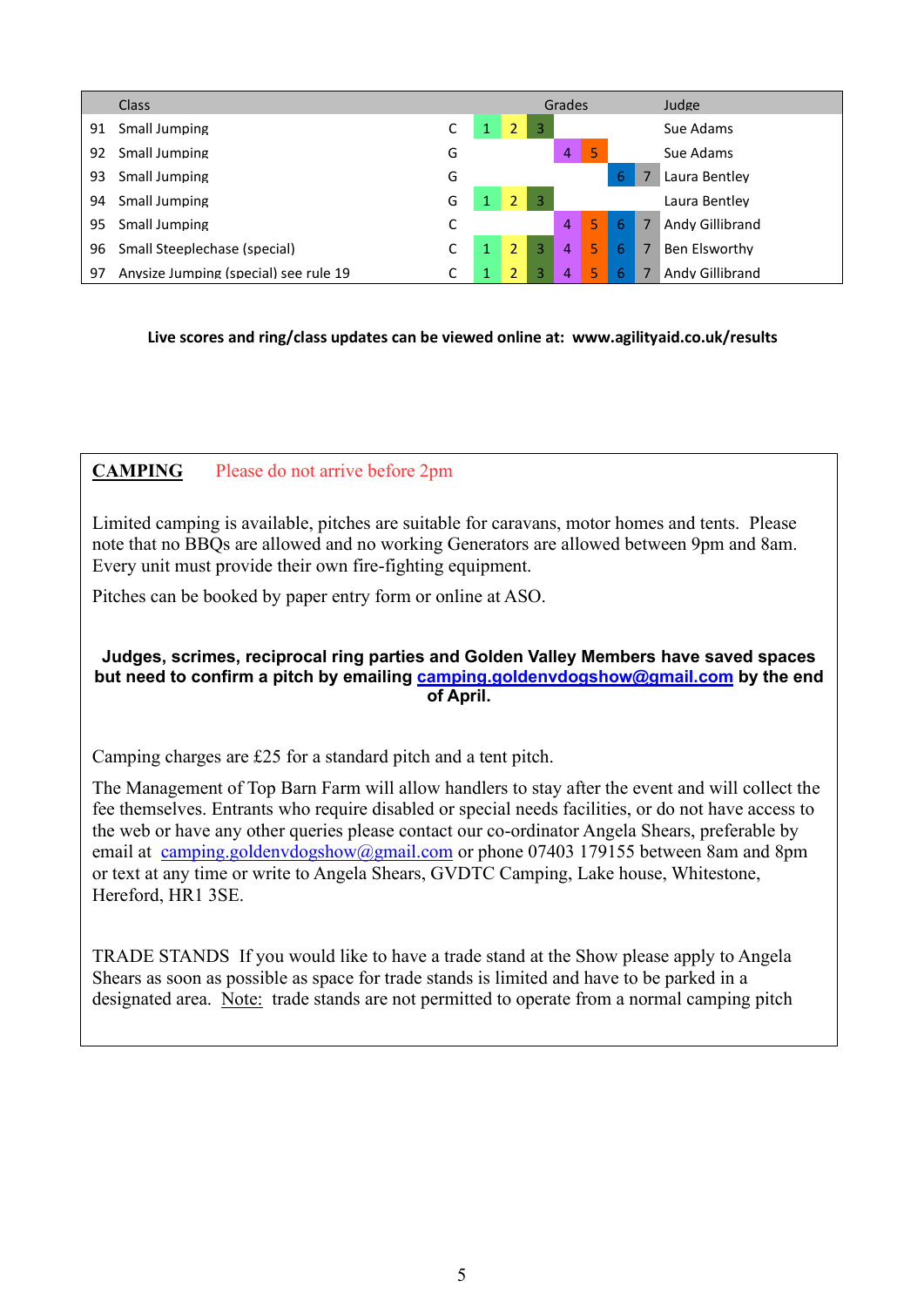#### **ELIGIBILITY FOR CLASSES**

In the following definitions of classes First Prizes or other prize wins are those gained in standard classes at any Kennel Club licensed Championship Agility, Premier Agility, Open Agility or Limited Agility Shows (i.e. special classes and invitational events excepted). Only a first place with a clear round completed within the course time set by the judge will count towards grade progression.

Standard classes may be scheduled for Agility Shows, as Agility classes or Jumping classes. All standard classes must contain the Weaving Poles obstacle. Standard Agility classes must contain the following elements: "A Ramp", Dog Walk and See-Saw. With this proviso classes are defined as follows:-

A maximum of four standard classes may be scheduled for any dog on an individual day of competition. Any number of special classes may be scheduled.

**Class Structure**. A Class may either be held as a Graded Class or a Combined Class. A Graded Class may be scheduled for a maximum of three consecutive Grades with separate results and awards issued for each grade. A Combined Class may be scheduled for more than one consecutive grade with one overall set of results.

**Progression**. Progression from each Grade will be determined by the eligibility for the class as referenced in H(1)(A)11. Results from Combined Classes will only count towards progression from the dog's current grade.

To count for progression wins must be gained in standard classes at Kennel Club Licensed Agility Shows.

Only a first place with a clear round completed within the course time set by the judge will count towards grade progression.

Competitors will be allowed to walk the course set at small, medium, intermediate or large height without their dog(s) before the class begins.

**Points Progression.** At the handler's discretion a dog may progress up to Grade 4 by winning 100 points at each grade, using the Agility Warrant points scheme (Regulation K3.c refers). A minimum of 50 points must be gained in agility (not jumping) classes in the relevant grade. If this method of progression is selected, the handler must ensure the Show Secretary signs the dog's Agility Record Book at the first show entered at the higher grade. There is no time limit on this progression, however once a dog has progressed, it cannot return to a previous grade.

Progression on points must be done prior to the closing date of entries. It is not possible to change a grade on points once the entries have closed.

#### **STANDARD CLASSES**

Only first prizes and points gained in standard classes at Kennel Club licensed Agility Shows may be used for progression through the classes. (A dog is only eligible for one grade). In defining the eligibility of the owner or handler for Grade 1, the two wins and points progression referred to in the definition apply only to one dog and not an accumulation of dogs**.** 

#### **Grade 1**

Open to owners, handlers or dogs which have not gained a minimum of two first places at Grade 1 at Kennel Club Licensed Agility Shows, at least one of which must have been gained in an agility (not jumping) class. N.B Owners, handlers or dogs previously qualified out of Grade 1 are not eligible for this class.

#### **Grade 2**

Open to dogs which are not eligible for Grade 1 or have elected to progress on points from Grade 1 and are not eligible for Grades 3, 4, 5, 6, or 7.

#### **Grade 3**

Open to dogs which have gained a minimum of two first places at Grade 2 at Kennel Club Licensed Agility Shows, one of which must have been gained in an agility (not jumping) class, or have elected to progress on points from Grade 2 and are not eligible for Grades 2, 4, 5, 6 or 7.

#### **Grade 4**

Open to dogs which have gained a minimum of three first places at Grade 3 at Kennel Club Licensed Agility Shows, two of which must have been gained in agility (not jumping classes), or have elected to progress on points from Grade 3 and are not eligible for Grades 2, 3, 5, 6 or 7

#### **Grade 5**

Open to dogs which have gained a minimum of four first places at Grade 4 at Kennel Club Licensed Agility Shows, two of which must have been gained in agility (not jumping) classes, and are not eligible for Grades 2, 3, 4, 6 or 7

#### **Grade 6**

Open to dogs which have gained a minimum of four first places at Grade 5 at Kennel Club Licensed Agility Shows, two of which must have been gained in agility (not jumping) classes, and are not eligible for Grades 2, 3, 4, 5 or 7.

#### **Grade 7**

Open to dogs which have gained a minimum of five first places at Grade 6 at Kennel Club Licensed Agility Shows, three of which must have been gained in agility (not jumping) classes, and are not eligible for Grades 2, 3, 4, 5 or 6.

#### **SPECIAL CLASSES**

Societies may schedule classes other than those defined above as "Special Classes". The eligibility for "Special" classes must be defined by the Society and included in the schedule. The word "Special" must be included in the title of the class. Where special classes are classified for older and/or inexperienced dogs, the height of the hurdles, the A-ramp, and the dog walk, and the length of the long jump, may be reduced below the dimensions specified in these regulations, in which case such dimensions must be included in the class definition in the show schedule.

Marking for special classes may deviate from marking for standard classes, but must be specified in the schedule. Wins, places and clear rounds in special classes will not count towards agility warrant points or grade progression at Kennel Club shows.

Right to Refuse Entries – Exhibitors/Competitors are reminded that show societies have the right under Kennel Club Regulation to refuse any entry.

Children under the age of 11 are the responsibility of and must be accompanied at all times by a parent or guardian.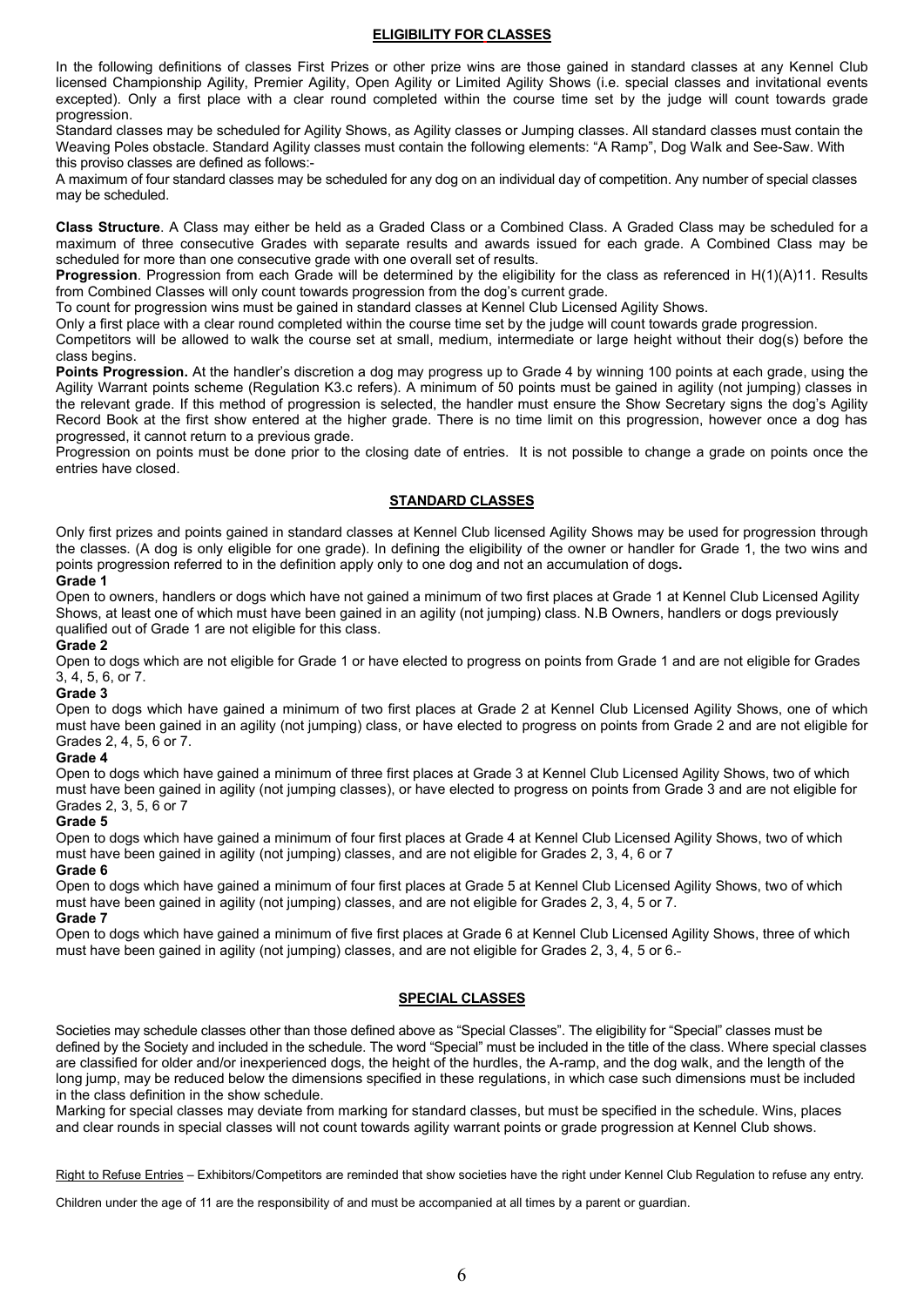#### **RULES AND REGULATIONS**

- 1. Dogs entered at Kennel Club licensed Agility Shows must be registered at the Kennel Club in accordance with Kennel Club Regulations for Classification and Registration B, or else registration or transfer of registration must have been applied for. The registration number/ authority to compete (ATC) number will be required for each entry.
- 2. All dogs registered and resident outside the UK must be issued with a Kennel Club Authority to Compete (ATC) number before entry to the show/event can be made. All overseas entries without a Kennel Club Registration number or an Authority to Compete number will be returned to the exhibitor/competitor.
- 3. Entry fees: Non-members of GVDTC £4.50 per dog per class. (£9.00 for pairs) Helping GVDTC members £2.50 per dog per class. (£5 for pairs)
- 4. There will be no prize money.
- 5. Internet entries via Agility Shows Online: www.agilityshows.online Postal entries may be made via Agility Aid.
- 6. The Committee reserves to itself the right to refuse entries.
- 7. Only dogs of 18 calendar months of age and over on the day of competition are eligible for competition at Kennel Club licensed Agility Shows.
- 8. A dog must not compete in the same class more than once, including special classes.
- 9. Classes will not be capped.
- 10. Not For Competition entries will be accepted for dogs aged four calendar months and over. Dogs must be Kennel Club registered with their details recorded on the entry form.
- 11. No bitch in season is allowed to compete.
- 12. The mating of bitches within the precincts of the competition is forbidden.
- 13. No person shall carry out punitive correction or harsh handling of a dog at any time within the boundaries of the Show.
- 14. Dogs must not wear any type of slip, half-slip collar or lead when under test. A single flat, close fitting, leather or webbing collar is permitted, providing the only attachment is a plain identification panel as an integral part of the collar ie. not attached by a ring.
- 15. Should a judge be unable to fulfil the appointment to judge the Committee reserves the right to appoint another judge.
- 16. No competitor shall impugn the decision of the judge or judges.
- 17. Thanks to The Agility Club, Jewlnick Leather and Norton Rosettes for their sponsorship.
- 18. Kennel Club standard marking regulations apply for all standard classes.
- 19. Anysize Jumping for L/I/M/S dogs will be run at two jump heights (20cms & 30cms). Handler to choose jump height regardless of size of dog. Class to consist of hurdles and tunnels only. Dogs entered in Anysize classes are limited to these classes.
- 20. The height limit for dogs:
	- a. Large Dog classes For dogs measuring over 500mm at the withers
	- b Intermediate Dog classes for dogs measuring over 430mm and measuring 500mm or under at the withers
	- c. Medium Dog classes For dogs measuring over 350mm and measuring 430mm or under at the withers.
	- d Small Dog classes For dogs measuring 350mm or under at the withers.
- 21. Judges at an Agility Show may not enter for competition a dog which is recorded in their ownership or part ownership; or handle a dog at the Show at which they are judging. Dogs may be disqualified if proved to have been handled in the class by the scheduled judge's spouse or immediate family, or resident at the same address as the scheduled judge.
- 22. Removal of dogs from Competition: Following discussion between the show management and/or a veterinary surgeon, a dog shall be prevented from competing and/or removed from the Show if it is:
	- a. A bitch which is in season.
	- b. Suffering from any infectious diseases or contagious disease.
	- c. Interfering with the safety or chance of winning of an opponent.
	- d. Of such temperament or is so much out of control as to be a danger to the safety of any person or other animal.
	- e. Likely to cause suffering to the dog if it continues competing.
	- **The circumstances of such a removal shall be recorded in the competition/show Incident Book and submitted to the Kennel Club.**
- 23. Dog Agility is a competitive and physically strenuous activity. It is the responsibility of the owner/handler to ensure their dog is 'fit for function' and that they themselves are fit to take part. By signing the entry form you confirm that to the best of your knowledge your dog is fit and able to take part in Agility classes on the day of the show.
- 24. In estimating the number of awards won, all wins up to and including 25 days before the start of the competition, i.e. 24<sup>h</sup> May 2022 shall be counted when entering for any class. For these purposes a competition shall be defined as all classes covered within the same schedule. In the event that a dog becomes eligible for the next grade at a particular show, after the entry for that show has been sent, it is the competitor's responsibility to notify Agility Aid or the show secretary at least 14 days before the date of the show (4<sup>th</sup> June 2022). The dog will then be moved into the appropriate class(es) for the next grade. The dog must be moved into the corresponding number of classes as were entered at the lower grade. If there are fewer or no classes available for the next grade the competitor will be offered a refund of the relevant entry fees
- 25. Should circumstances so dictate the Society, in consultation with the Judges, may alter arrangements as necessary. Such changes and the circumstances surrounding them will be reported to the Kennel Club.
- 26. In the event that the show is cancelled due to unforeseen circumstances, the society will refund fees, less reasonably incurred expenses. If the show processor has the provisions to do so, competitors will be refunded in the manner in which they had entered the show, but in any event the society will refund fees within 3 months of the show date to all those who had entered and requested a refund within 1 month of the show date.
- 27. Except for mobility aids, nothing shall be carried in the hand while the dog is under test and food shall not be given to a dog whilst in the ring. Competitors are prohibited from wearing bags or leads whilst under test.
- 28. Should the judge deem a re-run is required, any result and/or faults gained in the previous run must be discounted.
- 29. Separate entry forms must be completed by each owner and must be signed by the owner or his authorised agent in accordance with provisions specified thereon. Entry forms must be accompanied by the appropriate fees.
- 30. Free Passes (Not applicable)
- 31. Competition of Dogs Suffering from Contagious or Infectious Disease No dogs suffering from infectious or contagious disease or having been exposed to such disease during the period of 21 days prior to the Competition may compete. Competitors infringing the Regulation will be liable to be fined and/or dealt with under Kennel Club Rule A11.
- 32. It is the competitor's responsibility to be available for their class and running order. Competitors must run as close to their running order as possible. Failure to do so may be reported to the Kennel Club.
- 33. Animals in Event No animal other than one officially entered shall be brought into the precincts of the event during its continuance, except any dogs registered to assist the disabled, or dogs required for educational or instructional purposes or by permission of the Board. However, at the discretion of the show society, a dog brought to the show by a spectator may be admitted into the precincts of the dog show, with the proviso that those in charge of the dog sign a declaration confirming the dog is free from disease and that the dog will be kept under proper control at all times.
- 34. A pay on the day class will be held if time permits.
- 35. There will be no practice ring.
- 36. Welfare of Dogs An exhibitor (or competitor) whose dog is entered at a Kennel Club licensed event should take all reasonable steps to ensure the needs of their dog(s) are met, and should not knowingly put their dogs' health and welfare at risk by any action, default, omission or otherwise. A breach of this Regulation may be referred to the Board for disciplinary action under Kennel Club Rules and Regulations. The use of pinch collars, electronic shock collars, or prong collars, is not permitted at any Agility show licensed by the Kennel Club. This shall apply at the venue and within the precincts of the show.
- 37. If you choose to download your ring cards you are agreeing for the information on them to be publicly viewable online.
- 38 The Show Organisers or their authorised agents may make results from this show publicly available and share results with third parties for the same purpose.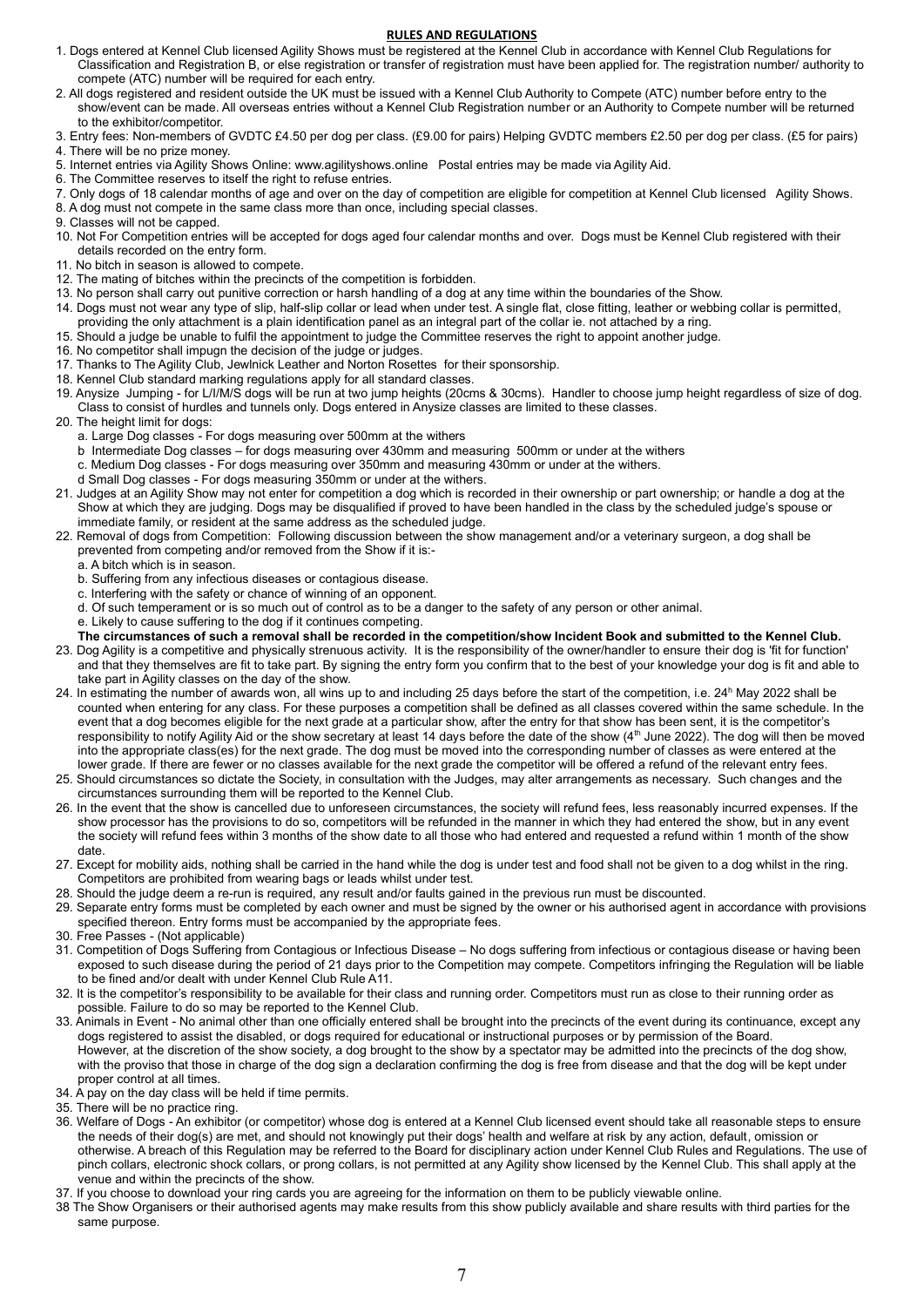## **JEWLNICK JUMP AND TWIST PAIRS RULES 2022**

1. This class is open to pairs of the same height, grades 1-7. It is open to Small, Medium, Intermediate and Large dogs.

2. It is a combined class with one set of awards

3. One dog will complete an agility course and the other dog a jumping courses

4. The judge will decide which course will be run first.

5. The agility course shall consist of 15 obstacles and must include three contacts (they do not have to be three different pieces of agility equipment) and the dog must complete twelve weaves.

6. The jumping course shall consist of fifteen obstacles one of which must be twelve weaves.

7. There will be a baton exchange. A faulty baton exchange will incur 20 faults.

8. If someone loses their Pairs partner they may run with another partner provided **the dog is entered in the show and in the Pairs class.**

9. Marking will be standard. However, should either dog be eliminated, the whole pair will be eliminated.

10. The first FOUR pairs will qualify for the final. Only the original handlers and dogs may compete in the final, there can be no substitutions.

11. Once a pair has qualified they may enter other heats for competition but the place in the final will be awarded to the next highest placed pair who have not already qualified.

12. The final will be held at Southam Agility Show in September 2022.

**The sponsors will provide 1st place trophies and rosettes to 5th place.**

## **WITH THANKS AS ALWAYS TO OUR GENEROUS SPONSORS JULIE AND NICK JEWLNICK LEATHER FOR THEIR CONTINUED SUPPORT - PUTTING THE FUN INTO AGILITY WITH THIS EXCITING QUALIFIER**

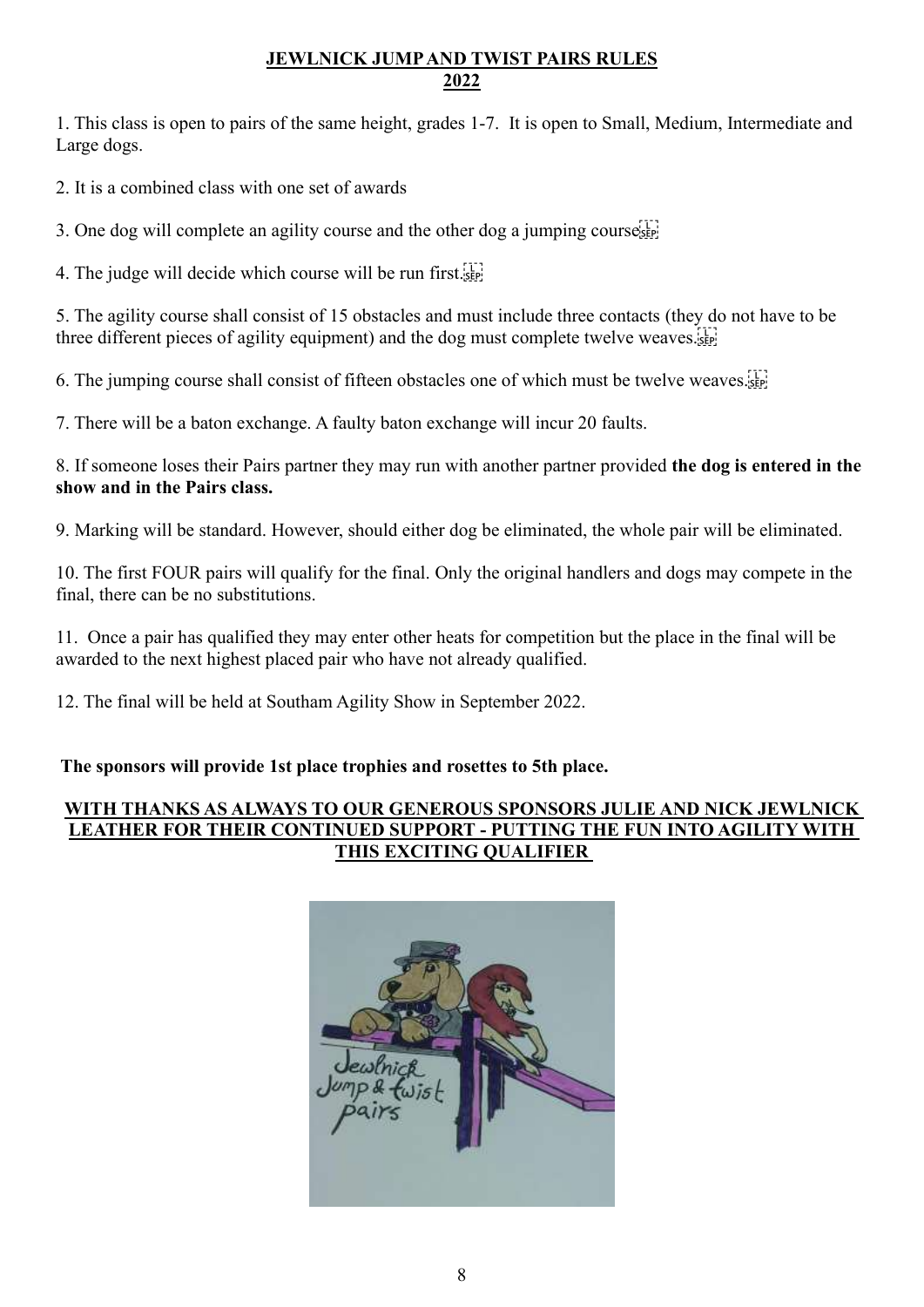

## **Agility Club Large, Intermediate, Medium & Small Starters Agility Challenge Rules.**

1/ The competition will be run under the relevant Kennel Club Regulations in force at that time. Handlers will be deemed to have agreed to abide by these rules and regulations. Dogs will compete at their measured height. The class will run as a Graded 1 and 2 Agility Class.

2/ Each Heat is open to all Grade 1-2 dogs of the correct size for each heat, each heat will offer awards for the heights on offer as follows; Rosettes to a minimum of 10%,

Trophies <30 = 1<sup>st</sup>, between 30 and 60 = 1<sup>st</sup> & 2<sup>nd</sup>, over 60 = 1<sup>st</sup> – 3<sup>rd</sup>

3/ ONLY dogs handled by an Agility Club member at the time of competing **(date of joining/renewal must be prior to the first day of the show)** may qualify for the Final. In order to compete in the Final you must also be a current member of The Agility Club on the day of the final.

4/ The competition will normally consist of up to twenty Heats. The **highest placed** Agility Club member in each Grade at the Heat will go through to the Final, providing they have achieved an awarded place as detailed in paragraph 2.

5/ Both handler and dog may only qualify once for each height Final. Each handler and dog pairing may only qualify once for the Final. In the event of the highest placed dog(s) having qualified previously, the next highest placed dog will qualify. *The Agility Club reserves the right to call on the next placed Agility Club member if the highest placed is unable to attend the final.*